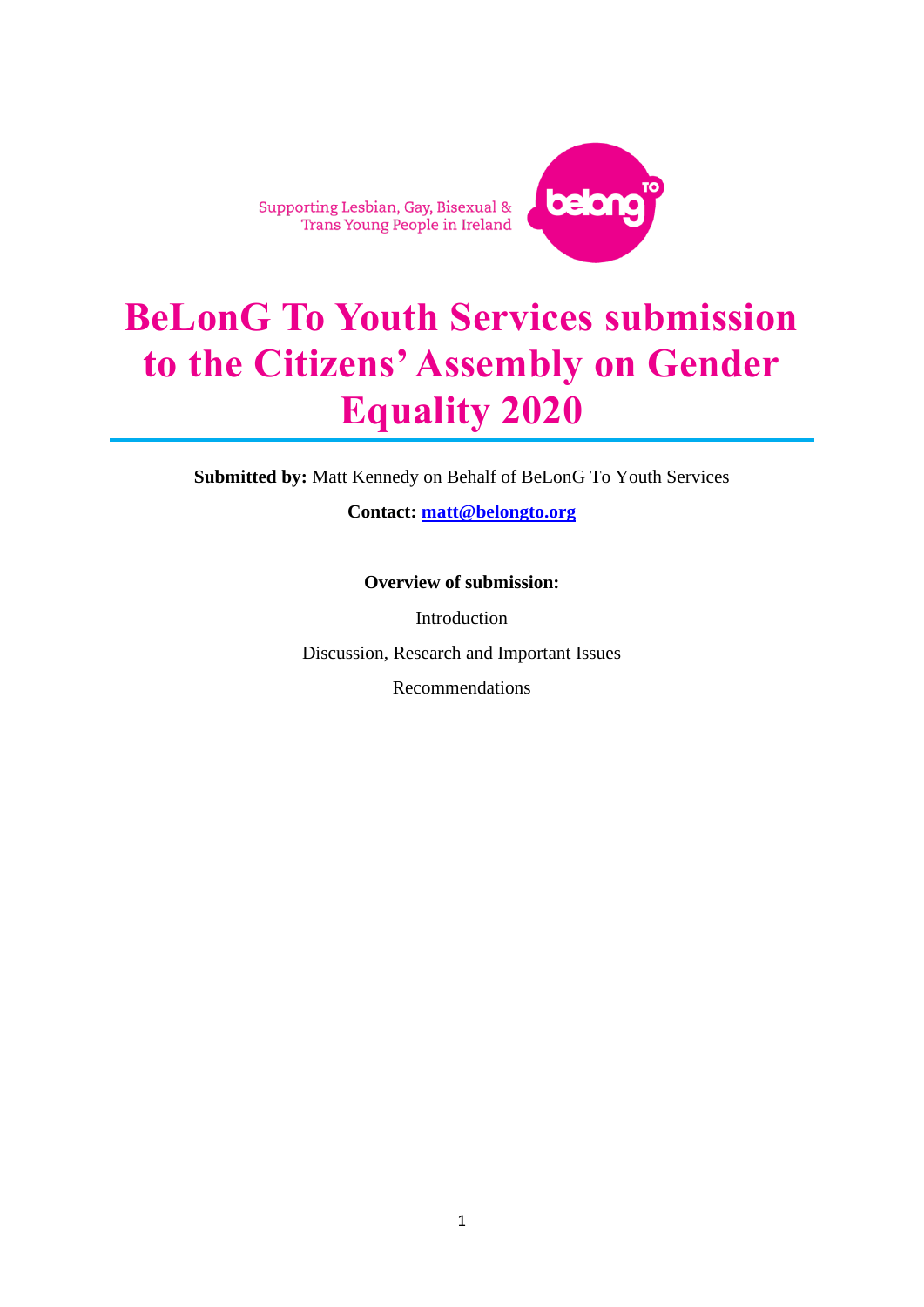## **Introduction**

BeLonG To Youth Services is the national organisation supporting lesbian, gay, bisexual, transgender, and intersex (LGBTI+) young people in Ireland. Since 2003, we have worked with LGBTI+ young people, between 14 and 23 years, to create a world where they are equal, safe, and valued in the diversity of their identities and experiences. We also advocate and campaign on behalf of young LGBTI+ people and offer a specialised LGBTI+ youth service with a focus on mental and sexual health, alongside drug and alcohol support. We respond to the needs of LGBTI+ young people in Ireland and we help them thrive.

We as an organisation recognise the vastness of themes, topics and issues raised within the terms of references utilised to guide members of the assemble in their assessment of the issue of gender equality in Ireland these being:

- Challenge the remaining barriers and social norms and attitudes that facilitate gender discrimination towards girls and boys, women and men.
- Identify and dismantle economic and salary norms that result in gender inequalities, and reassess the economic value placed on work traditionally held by women.
- Seek to ensure women's full and effective participation and equal opportunities for leadership at all levels of decision-making in the workplace, politics and public life.
- Recognise the importance of early years parental care and seek to facilitate greater worklife balance.
- Examine the social responsibility of care and women and men's co-responsibility for care, especially within the family.
- Scrutinise the structural pay inequalities that result in women being disproportionately represented in low pay sectors.

As an organisation BeLonG To Youth Services has expert experience in challenging the remaining barriers and social norms and attitudes that facilitate gender discrimination towards people of all gender identities and expressions. As a result, we will commit our submission to focusing on theme 1 in relation to gender norms and stereotypes. Our role as an organisation in Marriage Equality, Gender Recognition legislation and the LGBTI+ Youth Strategy 2018-2020 as well as our consistent commitment to a youth practice that is led by young people places us in a unique position to provide perspective, feedback and recommendations on challenging these barriers. Speaking from a position of experience in practice and supported by our recent research output we will speak predominantly to the role of social norms, stereotypes and attitudes in relation to education and LGBTI+ bullying. We will however preface our understanding of the unique experience of women in relation to gender equality and discrimination nationally and globally and will concede with the recommendations of our fellow organisations who are more appropriately placed to speak to these themes.

The international human rights law framework prohibits gender stereotypes and stereotyping which undermine the enjoyment of human rights and fundamental freedoms. States have an obligation to eliminate discrimination against individuals in all areas of their lives. This obligation requires States to take measures to address gender stereotypes both in public and private life as well as to refrain from stereotyping. Through our extensive youth work practice and over 15 years of advocacy, we have as an organisation been compelled to challenge overt and covert gender norms and stereotypes in the context of education, law and services. Harmful stereotypes can be both hostile/negative (e.g., women are irrational) or seemingly benign (e.g.,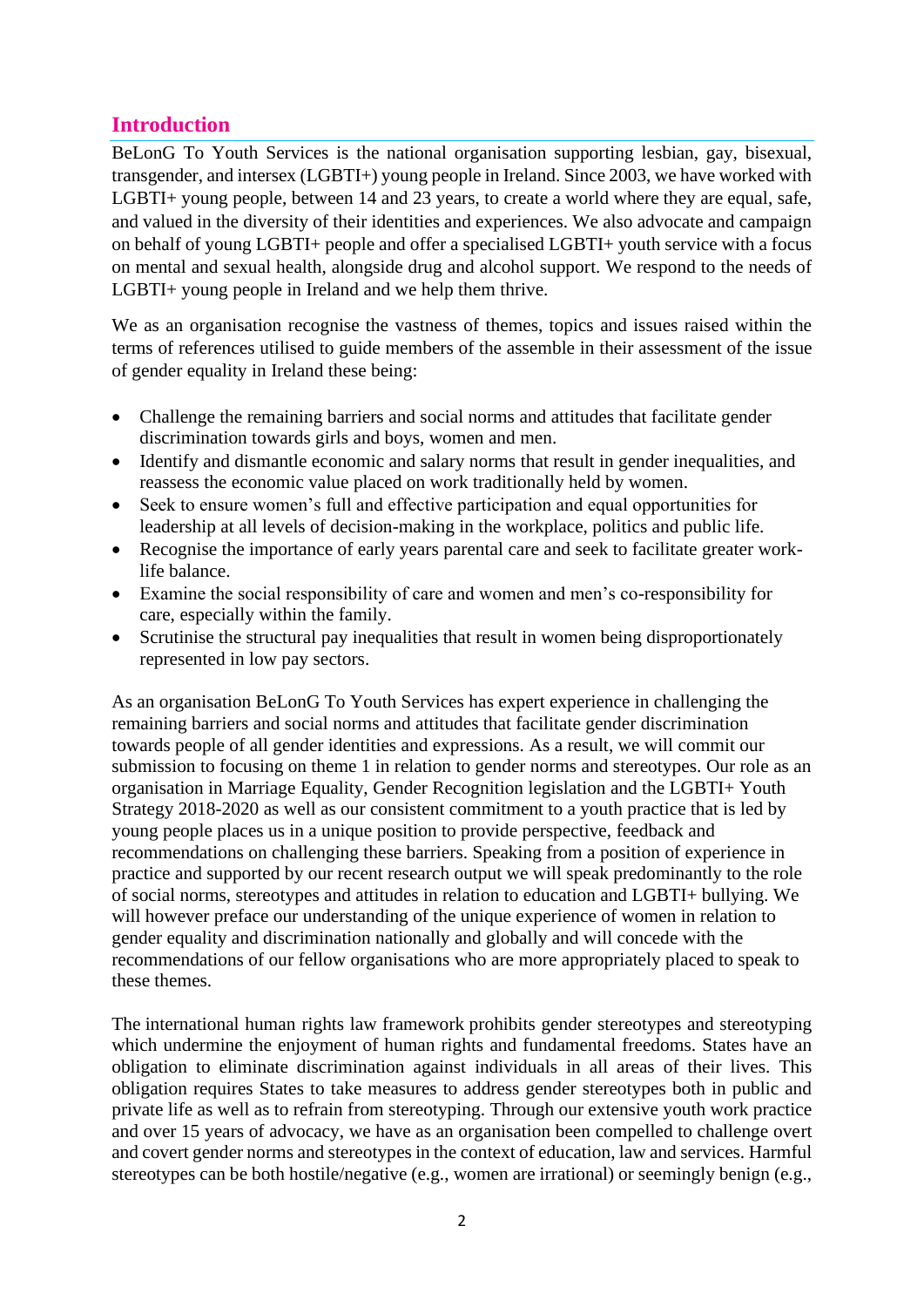women are nurturing). While the majority of national and international literature on gender norms and stereotypes speaks to the effect they have on cisgender men and women, we as an organisation acknowledge that all individuals are harmed by gender roles and norms. However, gender non-conforming people and trans people are often subjected to a higher level of surveillance, policing and punishment for their deviation from gender norms and stereotypes.

Gender stereotypes compounded and intersecting with other stereotypes have a disproportionately negative impact on certain groups of people, such as people from minority or indigenous groups, people with disabilities, people with lower economic status, migrant people and LGBTI+ people etc. Wrongful gender stereotyping is a frequent cause of discrimination against people and a contributing factor in violations of a vast array of rights such as the right to health, adequate standard of living, education, marriage and family relations, work, freedom of expression, freedom of movement, political participation and representation, effective remedy, and freedom from gender-based violence.

Ireland has made commitments to the full realisation of gender equality under a range of national strategies and international treaties. These include:

- National Strategy for Women and Girls 2016-2020
- Second National Strategy on Domestic, Sexual and Gender-based Violence 2016 2021
- National LGBTI+ Youth Strategy 2018-2020
- National LGBTI+ Inclusion Strategy 2019-2021
- Council of Europe Convention on preventing and combating violence against women and domestic violence (Istanbul Convention)
- UN Convention on the Elimination of Discrimination against Women (CEDAW)
- UN Convention on the Rights of Persons with Disabilities (UNCRPD)
- UN Sustainable Development Goal's 2030 (SDG's)

While we want to recognise the particular impact gender norms and gender stereotypes have on LGBTI+ young people. We also want to name that these restrictions on gendered presentations, actions, roles and mannerisms make life difficult for all genders and sexualities. An example of recognising this relationship to harm, gender stereotyping and all genders are significantly represented within The Fawcett Society research published in 2019 is which highlights the lifelong impact of gender stereotyping in childhood. The key findings are outlined as follows:

- 45% of people said that when they were children, they experienced gender stereotyping as they were expected to behave in a certain way.
- More than half (51%) of people affected saying it constrained their career choices and 44% saying it harmed their personal relationships.
- Half of all women affected (53%) said gender stereotyping had a negative impact on who does the caring in their own family. Older women were particularly affected by this.
- 7 in 10 younger women (18-34s) affected by stereotypes say their career choices were restricted
- 46% of people agreed the government should take action to challenge gender stereotypes.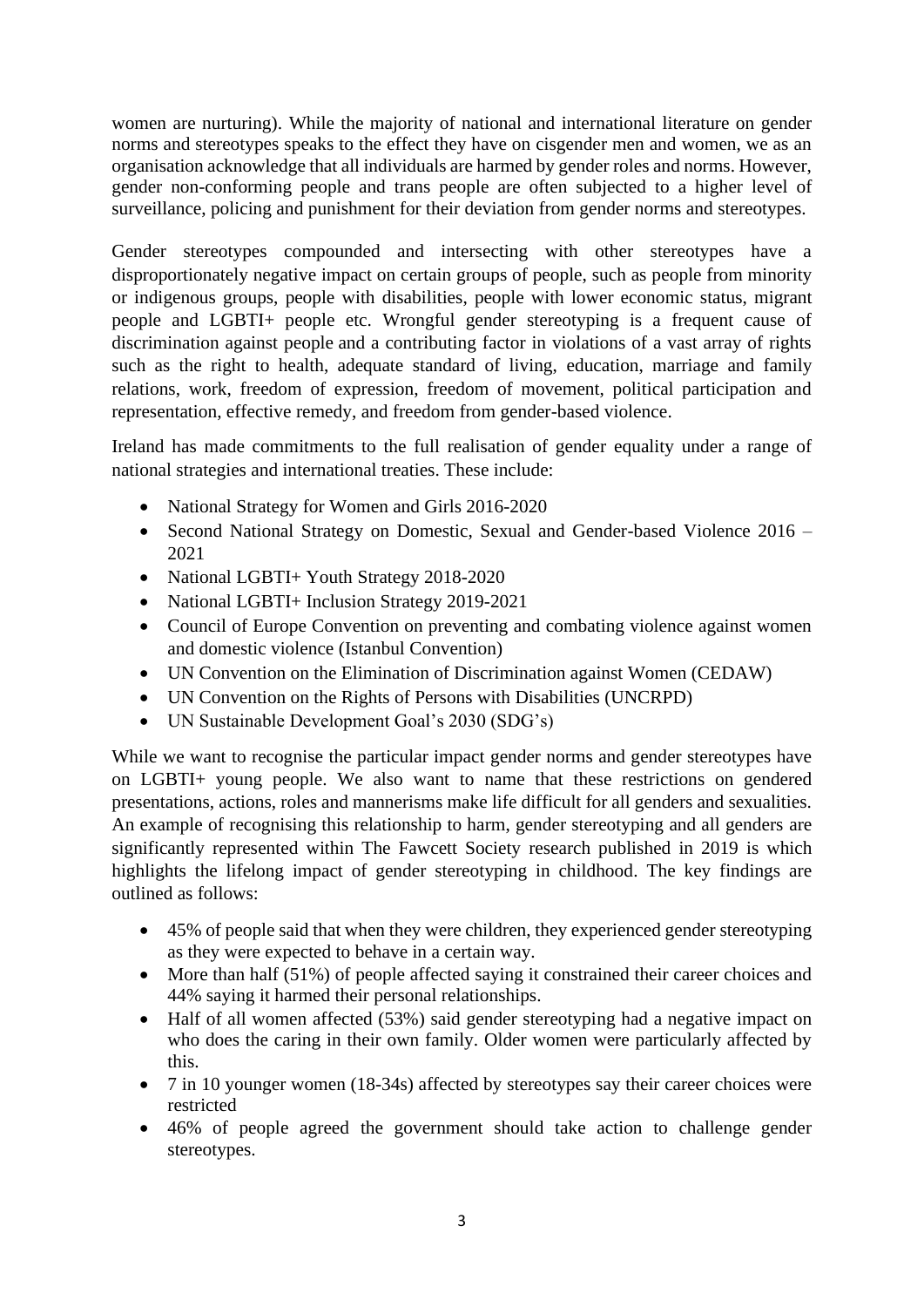- Parents with new babies and young children inadvertently reinforce gender stereotypes creating a 'gendered world' through toys, play, language and environment.
- Teachers differently reward boys' and girls' behaviour, and representations in children's stories are often stereotyped.
- By age two children are aware of gender and, as early as six years old, children associate intelligence with being male, and 'niceness' with being female.
- Children whose friendship groups emphasise traditional gender stereotypes have lower wellbeing**.**

This particular research highlights how gender stereotypes are made manifest in the minds of children and young people from an incredibly young age and can have adverse effects on their relationship to education, employment, interpersonal relationships and equality.

We have in the context of our work and our research witnessed the detrimental effect gender roles, norms and stereotypes can have not only specifically on LGBTI+ young people but in restricting the rights and equality of all individuals. The public consultation has named gender norms and stereotypes as a barrier to gender equality. Harmful gender stereotypes and wrongful gender stereotyping are one of the root causes for discrimination, abuse and violence in manifold areas and can lead to violations of a wide array of human rights and equality. These issues must be addressed. An existing body of literature has drawn the connection between how gender norms and stereotypes have adversely effected LGBTI+ young people in their ability to come out, feel safe and negotiate numerous spaces in their life and as a result, has detrimental effects on their educational outcomes, employment opportunities and psycho-social adjustments (Consult bibliography).

Based on findings within national and international research in relation to gender norms and LGBTI+ young people, we have situated some essential barriers to gender equality in relation to LGBTI+ young people within the context of education and the repercussions victimisation based on gender stereotyping creates in the lifetime of an LGBTI+ young person.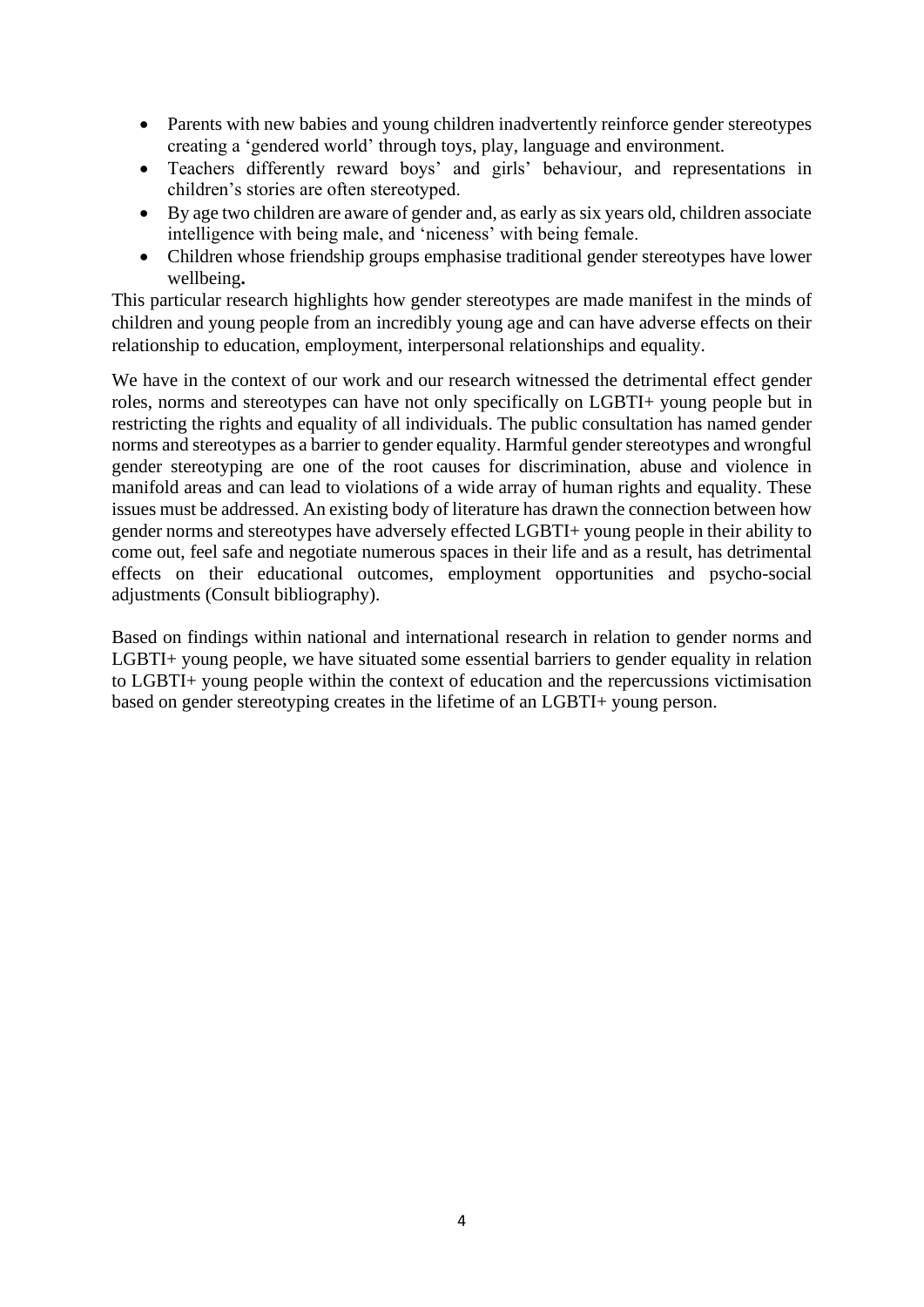# **Discussion, Research and Important Issues**

BeLonG To Youth services recently conducted our first School Climate Research with Columbia University which sought to assess the lived experience of LGBTI+ young people with Irish post-primary schools. Many of the results highlighted the unsafe school climate in which LGBTI+ young people were consistently victimised within the school community as a direct result of their LGBTI+ identity or another marginalised aspect of their lived experience.

The *BeLonG To School Climate Report 2019* was conducted online from May to August 2019. To obtain a representative national sample of LGBTI+ young people, we conducted outreach through national, regional and local organisations that provide services to or advocate on behalf of LGBTI+ youth, liaised with our education partners, network of parents/guardians, professionals and young people. We utilised social networking sites such as Facebook, Twitter, Instagram and Snapchat to advertise and disseminate the survey. The final sample consisted of a total of 788 students between the ages of 13 and 20. Students were from all 26 counties in the Republic of Ireland and all four provinces. Participants had an average age of 15.9 years old. Half of the sample are female, about one-fifth are male (21.9%), with the rest choosing other gender identities (trans 12.4%, non-binary 7.8%). Twofifths of the sample identify as bisexual (45.2%); one quarter identifies as gay, and one-fifth identify as lesbian (26.4% and 21.1% respectively). The rest identify as queer, pansexual or questioning (17.1%, 15.4% and 12.1% respectively).

Some of the key findings related to student safety and protect were:

- 73% of LGBTI+ students felt unsafe at school. 47% because of their sexual orientation and 27% because of their gender expression.
- 3 in 10 LGBTI+ students missed at least one day in the past month because they felt unsafe or uncomfortable.
- The majority of LGBTI+ students (86%) felt deliberately excluded by peers with 74% experiencing being the focus of rumours or lies.
- 77% of LGBTI+ students were verbally harassed (e.g. name calling or being threatened) based on their sexual orientation, gender, gender expression or ethnic origin.
- 38% of LGBTI+ students were physically harassed (e.g. being shoved or pushed), 25% because of their sexual orientation and 18% based on gender expression.
- 11% of LGBTI+ students were physically assaulted (e.g. punched, kicked or injured with a weapon) because of their sexual orientation, 8% because of their gender expression.
- 43% of LGBTI+ students were sexually harassed (e.g. unwanted touching or sexual remarks).
- 39% of LGBTI+ students experiencing cyberbullying via social media, telephone and email over the past year.

#### **Discrimination, violence and stigmatisation based on gender stereotypes in post-primary schools**

An essential finding from the report was the specific victimisation that gender nonconforming young people experienced or young people who challenged stereotypical roles and norms (e.g. masculine lesbians or effeminate gay men). These young people were subjected to higher levels of bullying, victimisation and scrutiny than their heterosexual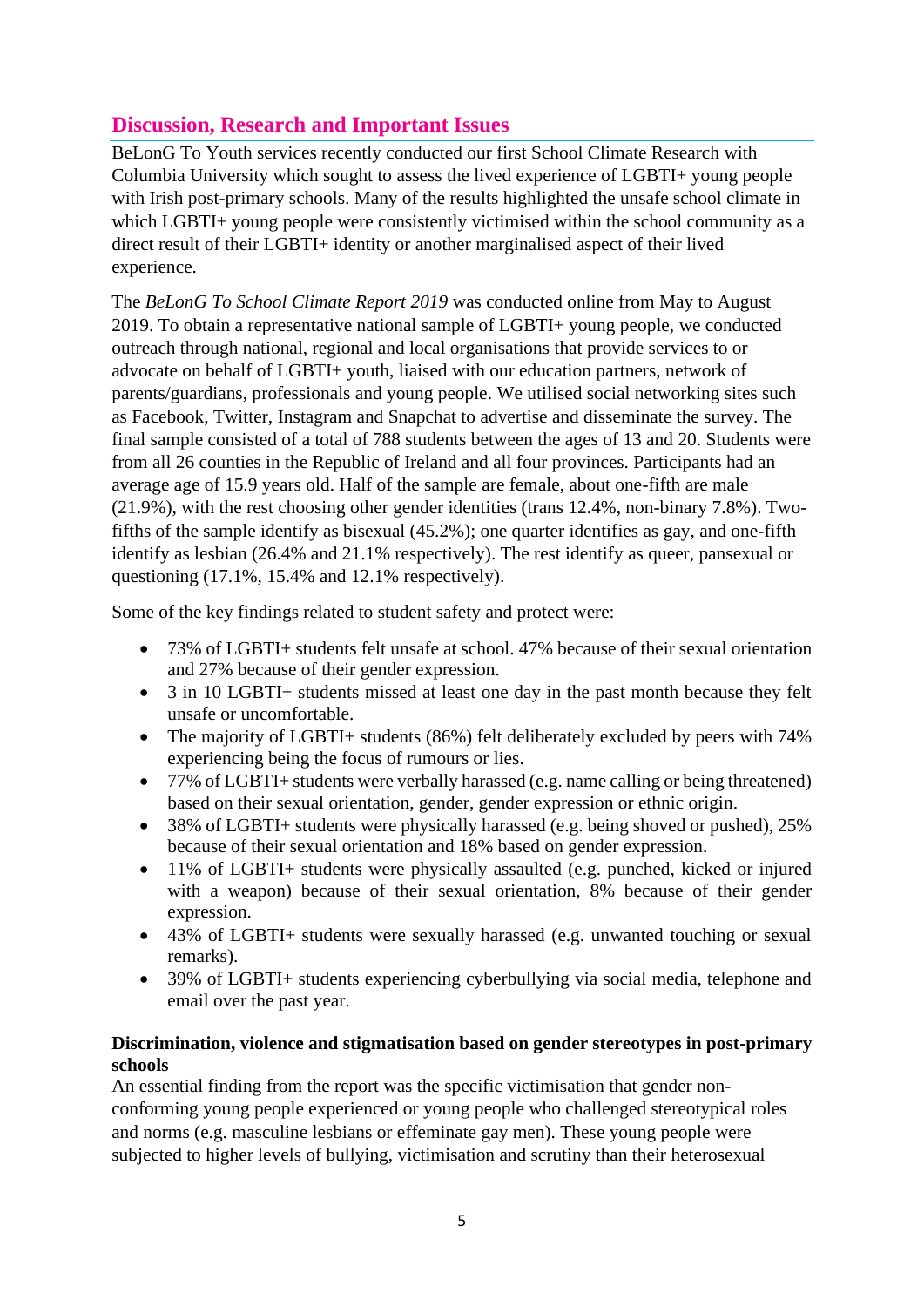cisgender peers *and* their LGBTI+ peers who maintained gender normativity through their engagement with gender norms, roles and stereotypes.

Society and culture shape norms for what is considered an appropriate expression of one's gender. Those who express themselves in a manner considered to be atypical may experience criticism, harassment and sometimes violence. Within the school climate survey, we asked students two separate questions about hearing comments related to a student's gender expression. One question asked how often they heard remarks about someone not acting masculine enough, and another question asked how often they heard comments about someone not acting feminine enough.

Findings from this survey demonstrate that negative remarks about someone's gender expression were pervasive in schools. LGBTI+ students reported hearing remarks about someone's gender expression often or frequently at school (43.6% and 31.3%, respectively). Remarks about students not acting "feminine" were as common as remarks about students not acting "masculine" enough. It was evident from the findings of the report that LGBTI+ young people who did not conform to gender norms and stereotypes were subjected to some form of scrutiny by almost 75% of their peers. When asked how much of the student population made these types of remarks, over half (51.9%) of students reported that most or some of their peers made negative remarks about someone's gender expression. In addition, 11.0% of LGBTI+ students reported that they heard these types of remarks from teachers and other school staff "sometimes", "often", or "frequently". Not only were students who were LGBTI+ experiencing identity-based bullying because of their sexual orientation and/or their gender expression some were also experiencing violence and victimisation because they did not fulfil gender norms and stereotypes.

An anonymous quote from one of the young people who participated in the survey captures the extent to which gender norms and stereotypes are impacting the educational environment and outcomes of LGBTI+ young people:

*"I was physically and verbally harassed while I was in school based on my sexual orientation and because I was more masculine than other girls. I got yelled at by one student who used dyke and lesbian in a negative way towards me, then repeatedly punched and kicked me while other students watched this happened on two occasions."*

It is important to recognise that a considerable amount of the violence, stigmatisation and discrimination towards LGBTI+ people in compounded in people's perceptions of how men and women should look and behave. This heteronormative belief system does not allow for the existence and expression of alternative genders outside of the binary.

The *BeLonG To School Climate Report 2019* had the following finding in relation to gender expression:

- More than two fifths of LGBTI+ students (44.1%) were verbally harassed at school because of their gender expression.
- About one in five LGBTI+ students (17.8%) had been physically harassed at school because of their gender expression.
- 7.9% were assaulted at school because of their gender expression**.**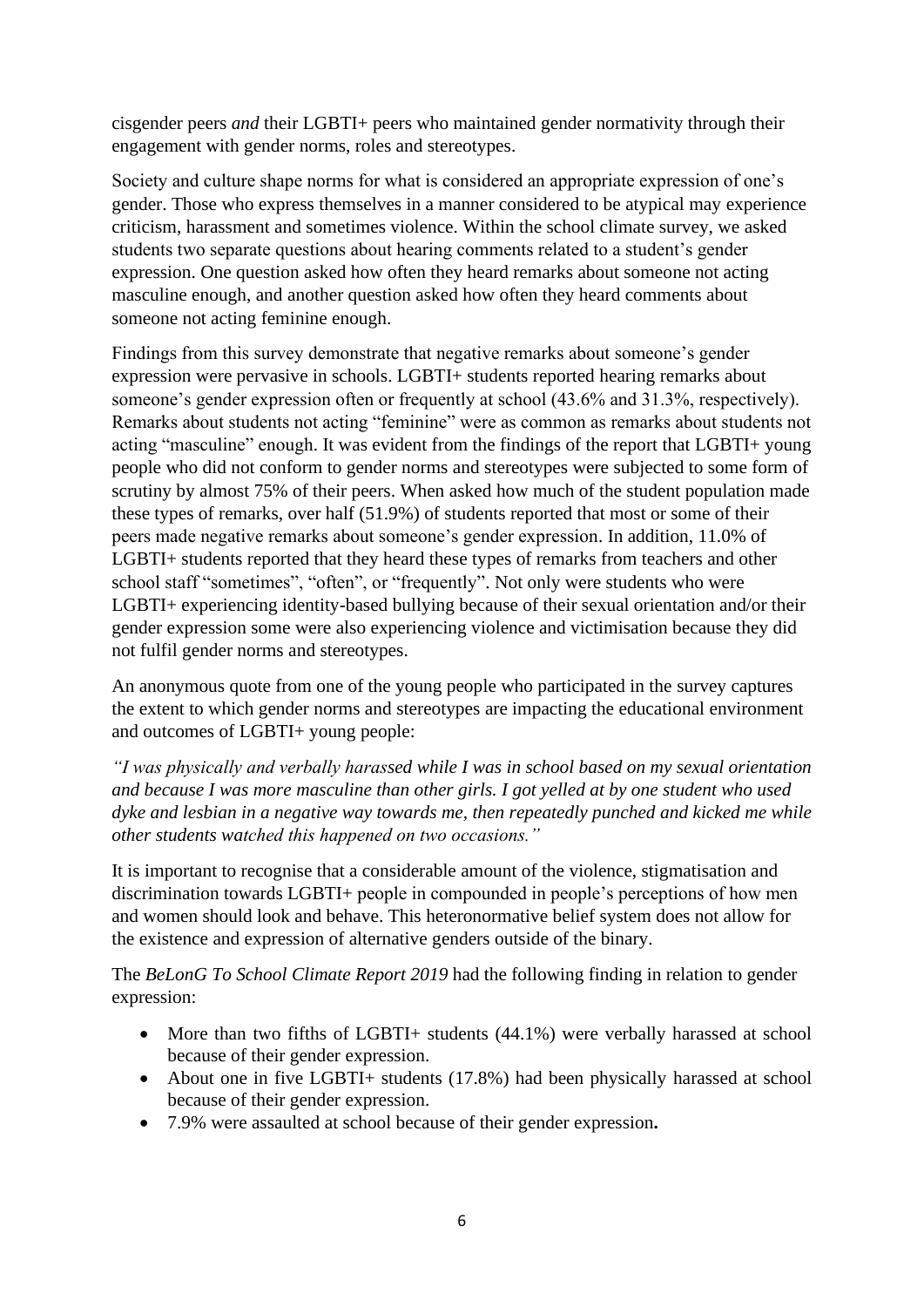The impact of these instances of gender stereotype based bullying effects students' educational outcomes, their aspirations and their sense of belonging to their school and their community. In order to examine the relationship between school climate and educational outcomes, we asked students about their aspirations with regard to post-secondary education, including plans to graduate versus dropping out of school, as well as their highest level of expected educational attainment and intended field of study beyond post-primary school. When asked about their aspirations with regard to post-secondary education, about one third of LGBTI+ students indicated that they did not plan to pursue any type of post-secondary education. We found that students who reported frequent verbal harassment because of their gender expression were less likely than other students to aspire for a post-secondary academic degree (66.3% vs 73.7%). Victimisation also forced students to miss days of school in order to avoid distressing or unsafe environments. Students were more likely to have missed school in the past month if they had experienced higher levels of victimisation related to their gender expression (43.3% vs 18.7%).

The degree to which students feel accepted by and a part of their school community is another important indicator of school climate and is related to a number of educational outcomes. Students who experience victimisation or discrimination at school may feel excluded and disconnected from their school community. Students who experienced victimisation based on sexual orientation or gender expression had lower levels of school belonging than students who experienced did not experience victimization in school. For example, more than half (56%) of students who did not experience victimisation based on their gender expression reported a positive sense of connection to their school, compared to two-fifths (33.6%) of students who experienced victimisation based on gender expression.

It is evident from the findings of the *BeLonG To School Climate Report 2019* in relation to LGBTI+ young people, gender expression and victimisation that the perpetuation of gender norms and stereotypes have detrimental effects on young people. Young people have endured verbal, physical and relational violence and aggression simply because their gender expression does not mirror the expectation of their sex assigned at birth. Often homophobia, biphobia and transphobia are inseparable from the rigid heteronormative binary understanding's society holds about gender roles, norms and stereotypes.

Based on these findings, our practice and international research we have outlined the following recommendations.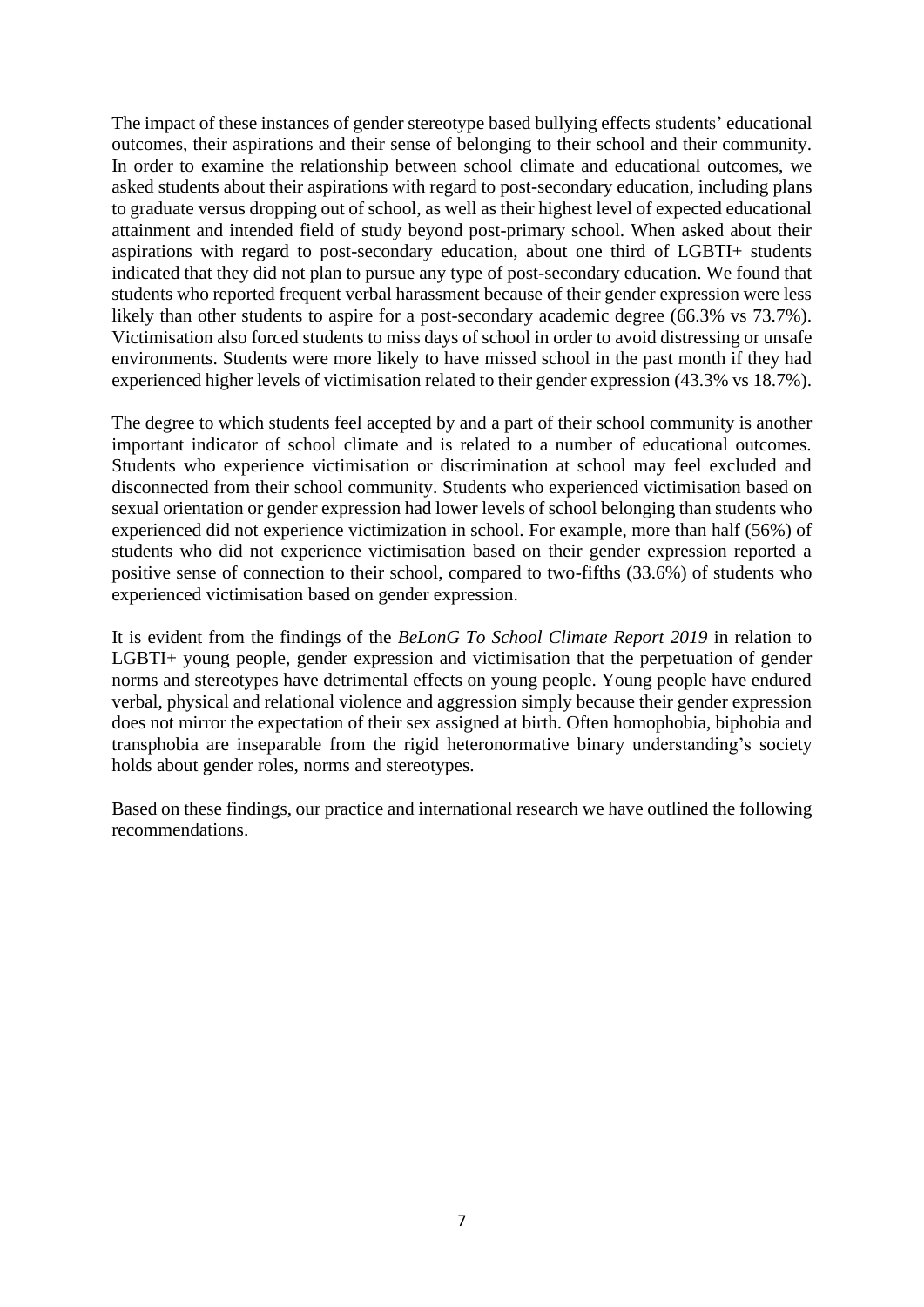## **Recommendations**

Based on the findings of this report we have developed a key set of recommendations for both the government and schools to address some of the pressing issues which have presented themselves throughout the report.

#### **The Government should:**

Renew, implement, demonstrate, evaluate and monitor the actions in the LGBTI+ National Youth Strategy with increased resources and investment (2018).

Implement the recommendations to the Gender Recognition Act (2015) as per the 2018 review.

Create a more supportive and inclusive environment for LGBTI+ young people in formal education settings. This includes actions such as:

- Review and update professional development support for teachers. Encourage schools to develop whole-school LGBTI+ inclusion policies.
- Develop and pilot student-centred peer support for LGBTI+ and their allies within post-primary schools (gender-sexuality alliances).
- Conduct a thematic evaluation of Social Personal Health Education (SPHE) including Relationships and Sexuality Education (RSE).
- Provide specific prevention initiatives for LGBTI+ identity-based bullying in schools.
- Review the feasibility of provision for gender-neutral/single-stall bathrooms and changing rooms in the design guidelines for schools.
- Provide resources to schools across Ireland to engage in a whole-school community model of LGBTI+ inclusion.

Review the National Action Plan on Bullying (2013) informed by recent policy, research and legislative developments in the area of anti-LGBTI+ bullying.

## **Schools should be supported appropriately to:**

- Develop and implement effective school LGBTI+ inclusion policies and plans.
- Implement a curriculum that supports diversity and respect for LGBTI+ people.
- Ensure that staff are LGBTI+ aware and equipped to address LGBTI+ issues and support vulnerable students.
- Provide direct supports to LGBTI+ young people through the appropriate school structures including responding appropriately and supportively when an LGBTI+ young person comes out.
- Signpost LGBTI+ young people as appropriate to outside agencies and supports.

#### **We also wish to highlight that we actively endorse the following recommendations as they speak to the other thematic elements of the terms of reference:**

- Holding a referendum to replace Article 41.2 of the Constitution with a gender neutral and inclusive statement on the value of care to Irish society
- Funding a comprehensive, affordable and accessible childcare infrastructure
- Placing Equality Budgeting on a statutory footing
- Setting the minimum wage to the Living Wage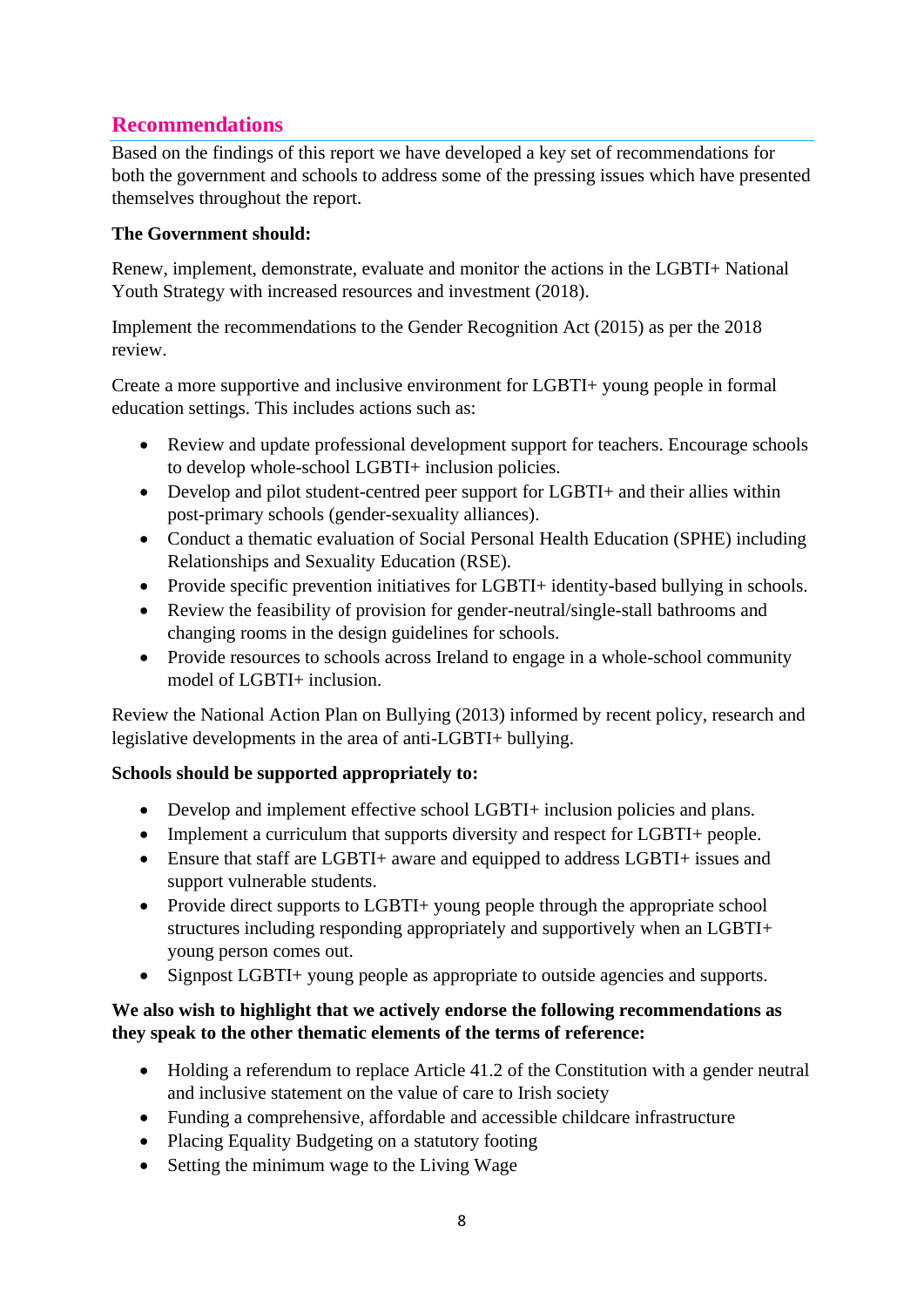- Benchmarking social welfare rates to the Minimum Essential Standard of Living
- Introducing quotas on women's representation in local government, business, and the governance bodies of publicly funded institutions
- Establish a National Rapporteur for gender-based violence and exploitation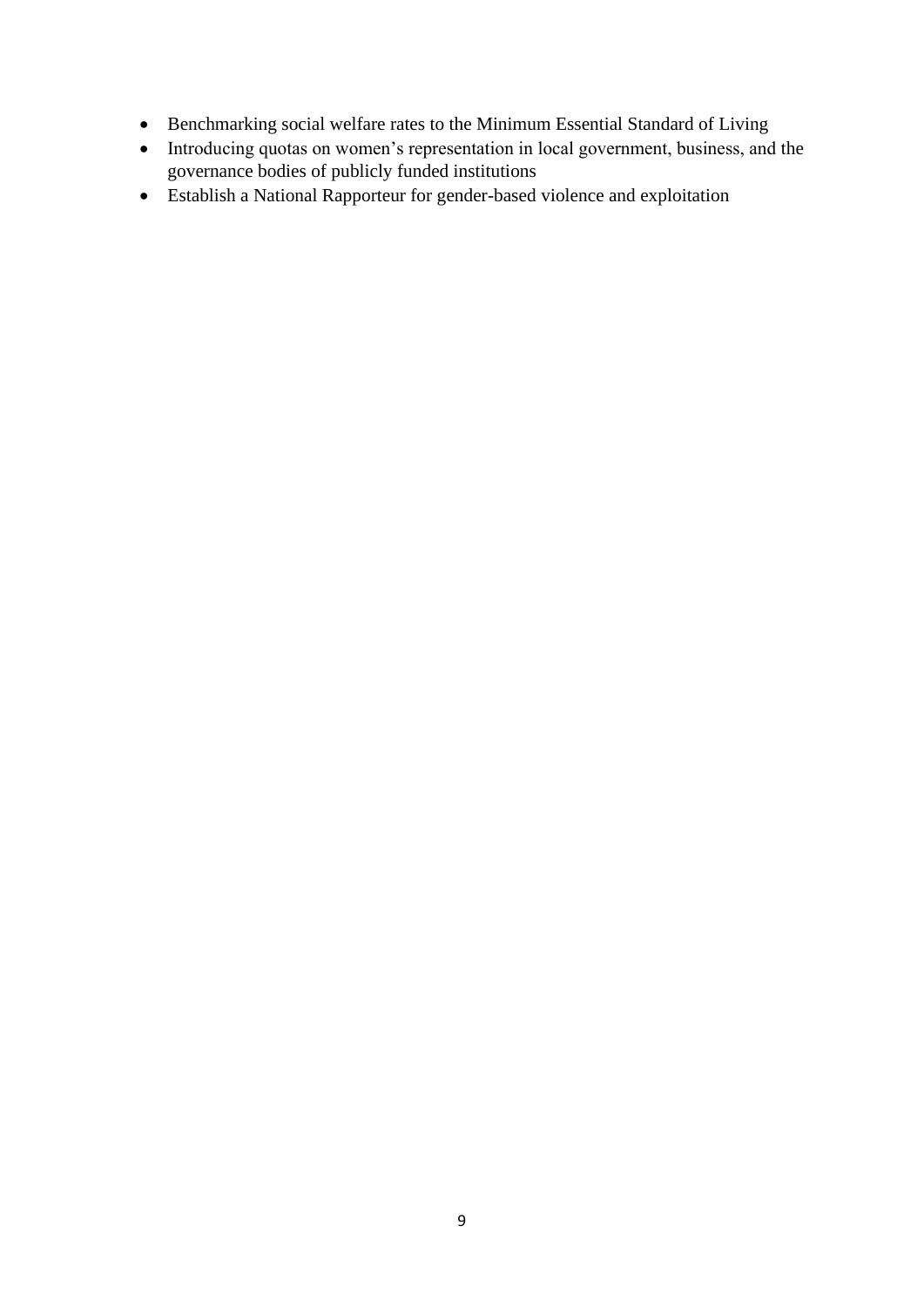## **Bibliography**

- BeLonG To Youth Services (2019) *The 2019 School Climate Survey Report: The experience of lesbian, gay, bisexual and trans young people in Ireland's schools*. Research Report. Ireland: Dublin.
- Bontempo, D. E., & d'Augelli, A. R. (2002). Effects of at-school victimization and sexual orientation on lesbian, gay, or bisexual youths' health risk behavior. Journal of Adolescent Health, 30(5), 364–374.
- Council of Europe Convention on preventing and combating violence against women and domestic violence (Istanbul Convention)
- Cannon, M., Coughlan, H., Clarke, M., Harley, M., & Kelleher, I. (2013). *The Mental Health of Young People in Ireland: A report of the Psychiatric Epidemiology Research across the Lifespan (PERL) Group*. Dublin: Royal College of Surgeons in Ireland.
- Cornu, C. (2016). Preventing and addressing homophobic and transphobic bullying in education: A human rights–based approach using the United Nations Convention on the Rights of the Child. *Journal of LGBT Youth*, 13 (1–2)
- Culhane, L & Bazeley, A (2019) Gender Stereotypes in Early Childhood A Literature Review. [www.fawcettsociety.org.uk](http://www.fawcettsociety.org.uk/) [Available at https://www.fawcettsociety.org.uk/Handlers/Download.ashx?IDMF=e8096848-cbdb-4e16-8713-ee0dadb3dcc5]
- Departments of Children and Youth Affairs (2017) "*LGBTI+ National Youth Strategy: Report of the Consultations of Young People in Ireland*" Dublin: Department of Children and Youth Affairs
- Department of Children and Youth Affairs (2013) *Better Outcomes, Brighter Futures: The national policy framework for children & young people 2014–2020*. Dublin: DCYA
- Department of Children and Youth Affairs (2014) *The National Youth Strategy 2015- 2020.* Dublin: DCYA
- Department of Education and Skills (DES) and GLEN. (2009). *Being LGBT in School: A Resource for Post-Primary Schools to Prevent Homophobic and Transphobic Bullying and Support LGBT Students*. Dublin: DES & GLEN.
- Department of Education and Skills. (2013). *Anti-bullying Procedures for Primary and Postprimary Schools.* Dublin: Department of Education and Skills.
- Department of Education and Skills; Health Service Executive; Department of Health interdepartmental sub-group. (2013). *Well-being in post primary schools. Guidelines for mental health promotion and suicide prevention.* Dublin: Department of Education and Skills; Health Service Executive & Department of Health.
- Department of Education and Skills (DES), National Association of Principals and Deputy Principals (NAPD) and Gay and Lesbian Equality Network (GLEN). (2011). *Including Lesbian, Gay and Bisexual Students in School Policies: Guidelines for Principals.* Dublin: DES, NAPD & GLEN.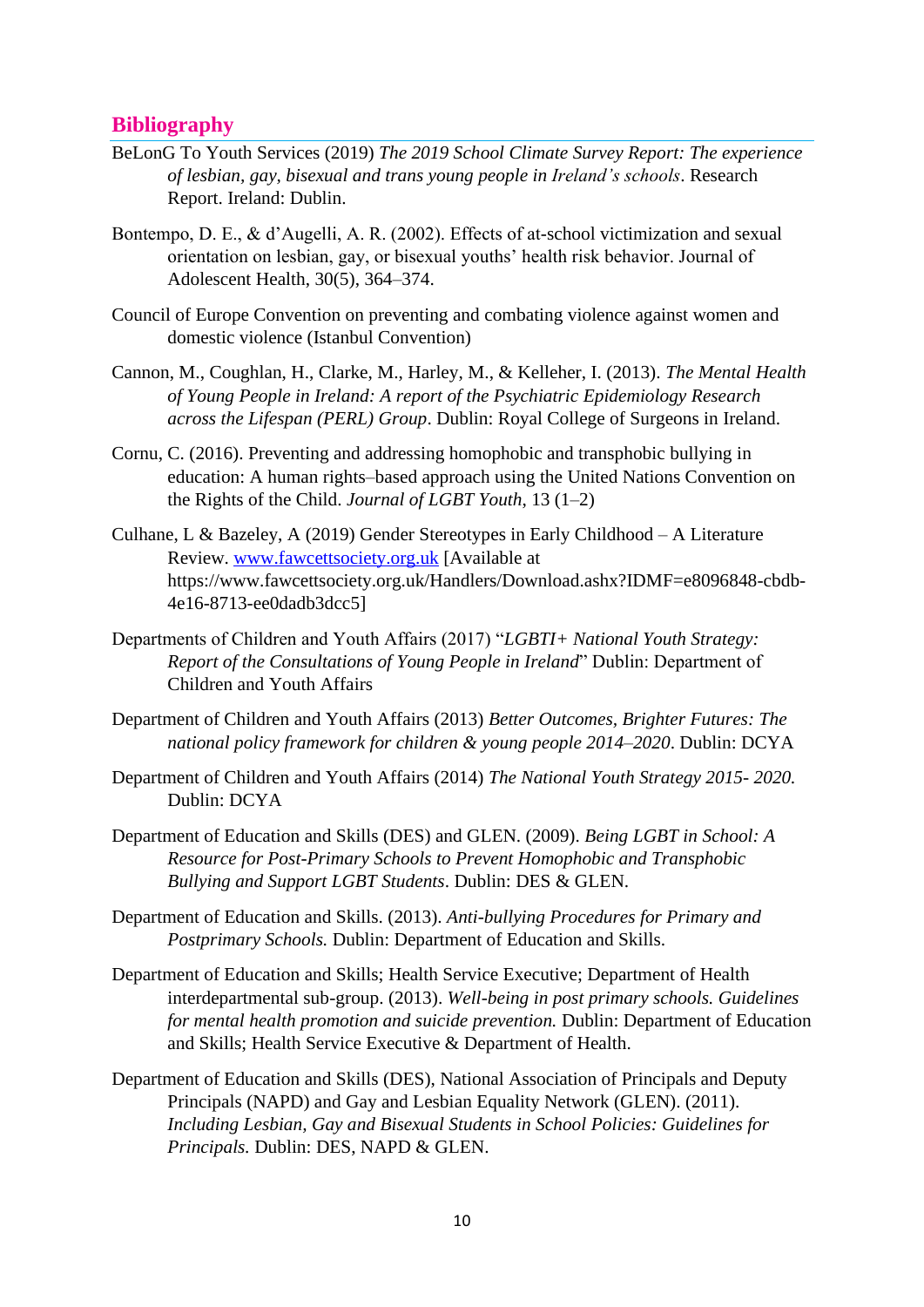- Department of Health and Children. (2006). *A Vision for Change: Report of them Expert Group on Mental Health Policy*. Dublin: Department of Health and Children.
- Department of Health. (2013). *Healthy Ireland - a framework for improved health and wellbeing 2013 - 2025*. Dublin: Department of Health.
- Department of Health. (2015). *Connecting for Life: Ireland's National Strategy to Reduce Suicide 2015-2020.* Dublin: Department of Health.
- Diaz, E. M., Kosciw, J. G., & Greytak, E. A. (2010). School connectedness for lesbian, gay, bisexual, and transgender youth: In-school victimization and institutional supports. *The Prevention Researcher*, 17(3), 15-17
- Dooley, B. A., & Fitzgerald, A. (2012). *My world survey: National study of youth mental health in Ireland*. Headstrong and UCD School of Psychology.
- Higgins A. et al. (2016) *The LGBTIreland Report: national study of the mental health and wellbeing of lesbian, gay, bisexual, transgender and intersex people in Ireland*. Dublin: GLEN and BeLonG To Youth Services
- Horn, S. S., Kosciw, J. G., & Russell, S. T. (2009). Special issue introduction: New research on lesbian, gay, bisexual, and transgender youth: Studying lives in context. *Journal of Youth and Adolescence*, 38(7), 863–866.
- Kosciw, J. G., Greytak, E. A., & Diaz, E. M. (2009). Who, what, where, when, and why: Demographic and ecological factors contributing to hostile school climate for lesbian, gay, bisexual, and transgender youth. *Journal of Youth and Adolescence*, 38(7), 976– 988.
- Lodge, A, Gowran, S & O'Shea, K. (2008) "*Valuing Visibility: An Exploration of How Sexual Orientation Issues Arise and Are Addressed in Post-Primary Schools Summary Report*" NUI Maynooth: Department of Education
- Lynch, K. and Lodge, A. (2002) "*Equality and Power in Schools: Redistribution, Recognition and Representation*" London: Routledge Falmer.
- MacManus, E. (2004) "*The School-based lives of Lesbian, Gay, Bisexual and Transgender (LGBT) Youth*" Dublin: University College Dublin
- Mayock, P., Bryan, A., Carr, N., & Kitching, K. (2009). *Supporting LGBT Lives: The Mental Health and Well-being of Lesbian, Gay, Bisexual and Transgender People in Ireland*. Dublin: GLEN.
- McAlister, S., Carr, N., & Neill, G. (2014). *Queering the Family: Attitudes towards Lesbian and Gay Relationships and Families in Northern Ireland*. Retrieved from: http://www. ark.ac.uk/publications/updates/Update89.pdf
- McIlroy, C. (2009). *Transphobia in Ireland*. Dublin: Transgender Equality Network Ireland.
- McNeil, J., Bailey, L., Ellis, S., & Regan, M. (2013). *Speaking from the Margins: Trans Mental Health and Wellbeing in Ireland.* Dublin: Transgender Equality Network Ireland (TENI).